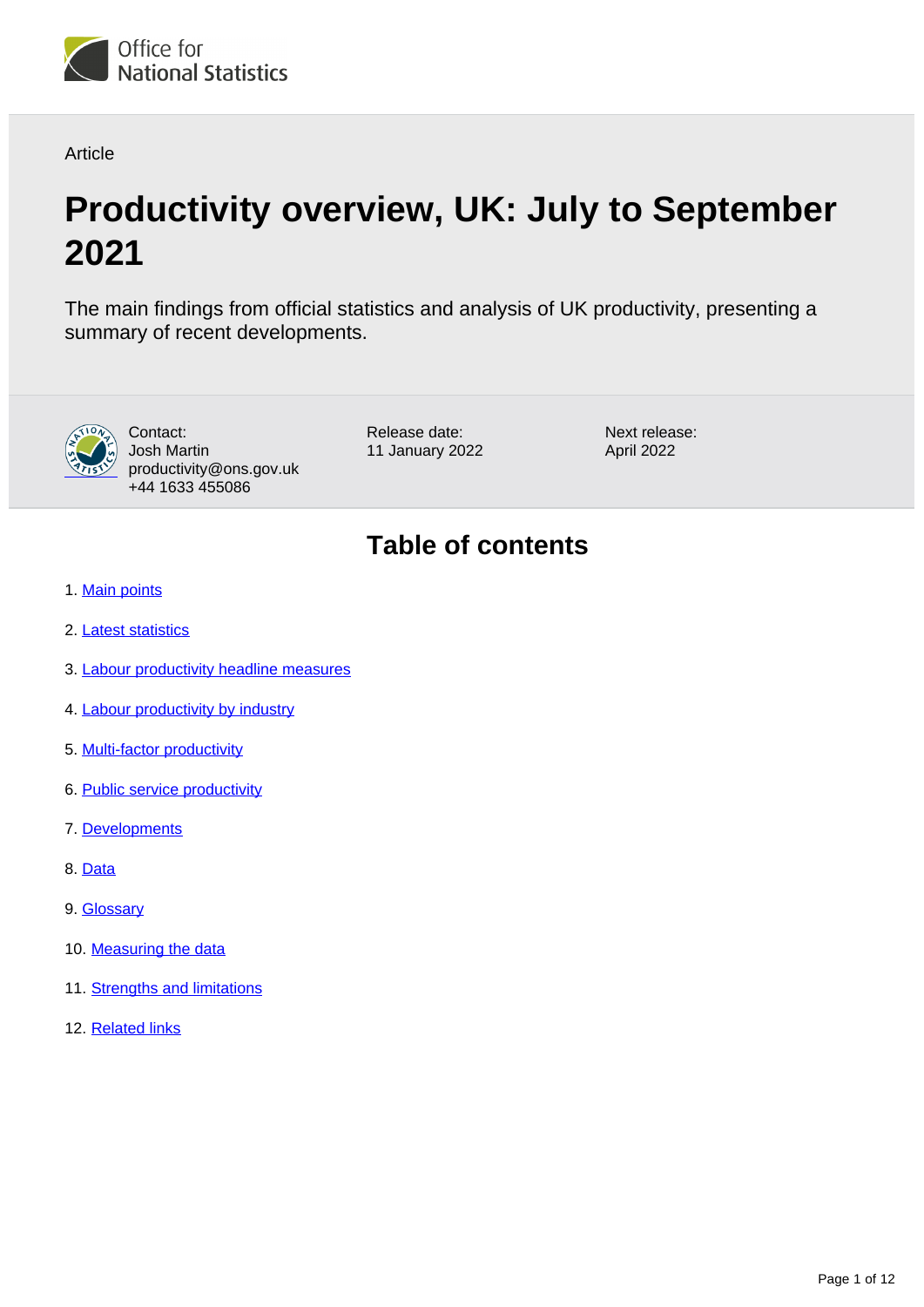# <span id="page-1-0"></span>**1 . Main points**

## **Labour productivity**

- Output per hour worked fell by 1.4% quarter-on-quarter in Quarter 3 (July to Sept) 2021 but was 1.1% above the average level in 2019, prior to the coronavirus (COVID-19) pandemic.
- Output per worker was 0.6% below pre-coronavirus pandemic levels, despite a rise of 0.3% on the quarter.

## **Multifactor productivity**

- Multifactor productivity (MFP) was 1.5% above its 2019 average level in Quarter 3 2021.
- Lower capital services, employment and within-industry MFP reduced market sector output by 3.4% compared to pre-pandemic levels in Quarter 3 2021.

### **Public service productivity**

- Public service productivity was 8.1% lower than the 2019 average level; over the coronavirus pandemic, growth in inputs of 18.6% has outpaced growth in output of 8.9%.
- Public service productivity increased by 0.6% in Quarter 3 2021, compared with the previous quarter, driven by the first fall in public service inputs since before the coronavirus pandemic.

# <span id="page-1-1"></span>**2 . Latest statistics**

Productivity statistics in Quarter 3 (July to Sept) 2021 were still affected by the Coronavirus Job Retention Scheme (furlough), which closed at the end of September 2021. As a result, the divergence between productivity measures affected by the furlough scheme is narrowing and could be expected to close further in Quarter 4 (Oct to Dec) 2021.

### **Figure 1: Most productivity measures continue to return to pre-coronavirus (COVID-19) pandemic levels**

**Various productivity measures, UK, index 2019=100, Quarter 1 (Jan to Mar) 2019 to Quarter 3 (July to Sept) 2021**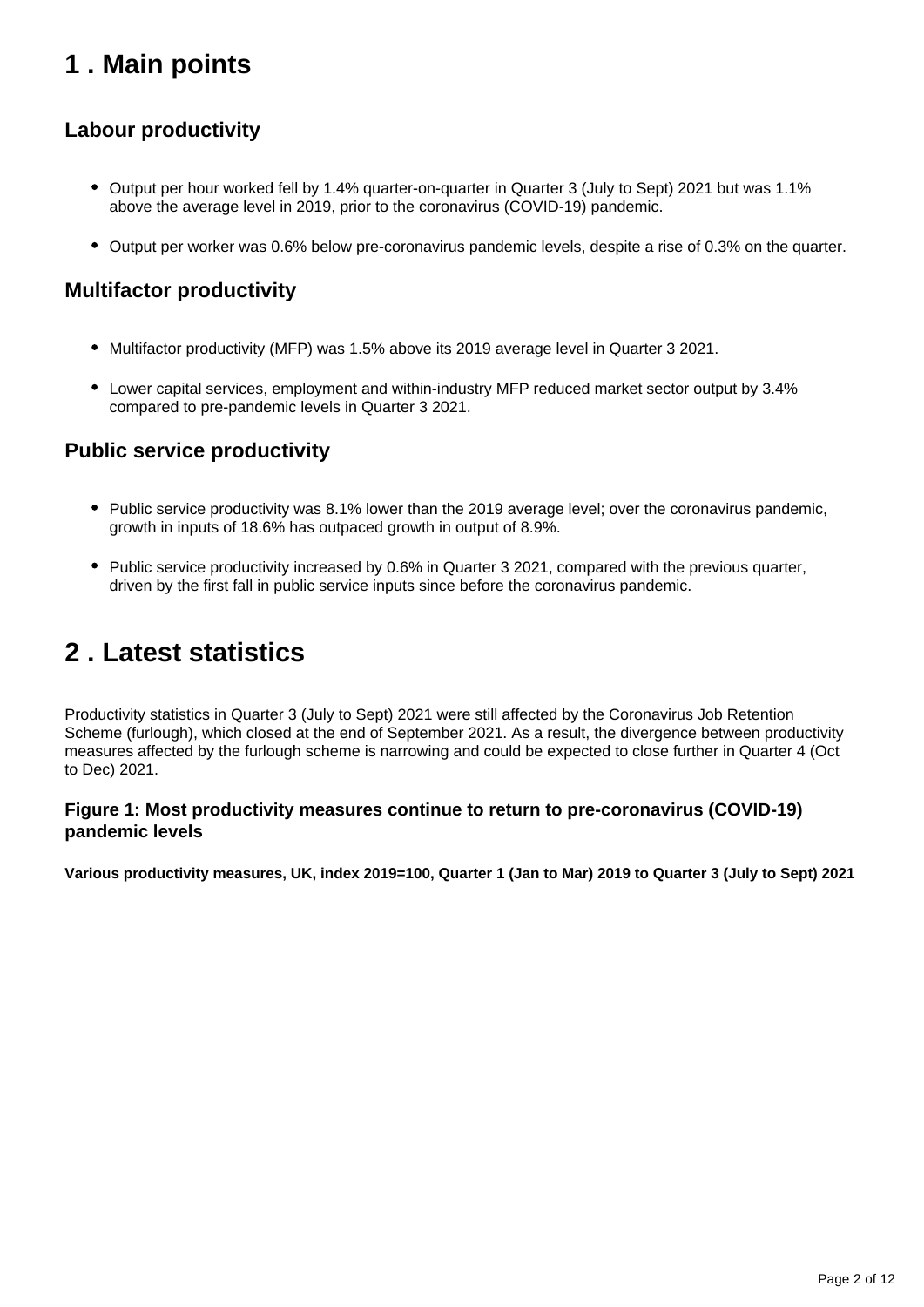### **Download the data**

#### [.xlsx](https://www.ons.gov.uk/visualisations/dvc1746/linewrapper/datadownload.xlsx)

Output per hour worked was 1.1% above pre-coronavirus pandemic levels, despite a 1.4% decrease compared with Quarter 2 (Apr to June) 2021. Output per worker continued to recover with a 0.3% increase quarter-onquarter but remaining 0.6% below pre-coronavirus levels. The convergence of output per hour worked and output per worker estimates was significantly driven by the unwinding of the furlough scheme, which has differential impacts on these two measures.

Experimental estimates of output per job were 3.7% above pre-coronavirus pandemic levels in Quarter 3 2021, previously 7.9% above in Quarter 2 2021. These estimates exclude furloughed workers.

This continues to suggest that lower productivity industries had disproportionately higher levels of furlough, which increased aggregate productivity, and that furlough is now unwinding.

Multifactor productivity was 1.5% above pre-coronavirus pandemic levels in Quarter 3 2021, although this was 0.5% lower than in Quarter 2 2021. Market sector hours worked increased in the latest quarter, whereas labour composition continued to decline from its peak in Quarter 3 (July to Sept) 2020. This shift is because of lower skilled workers, who were most affected by furlough policies, working an increasing number of hours as the economy moves towards pre-coronavirus pandemic levels of hours worked.

Capital services increased slightly in the latest quarter, driven by an increase in capital utilisation as hours worked increased. However, underlying capital services continued to fall, reflecting weak business investment.

After a large increase in the previous quarter, public service productivity was more stable in Quarter 3 2021. Public service output fell modestly, driven by a small contraction in healthcare activities, while test and trace and vaccination activity continued and schools remained open. Public service inputs fell 1.5%, the first fall since the beginning of the coronavirus pandemic.

Despite the increase in the latest quarter, public service productivity was 8.1% lower than the 2019 level, prior to the coronavirus pandemic. Over the pandemic, growth in inputs of 18.6% has outpaced growth in output of 8.9%. The output measure is not adjusted for changes in service quality in these statistics.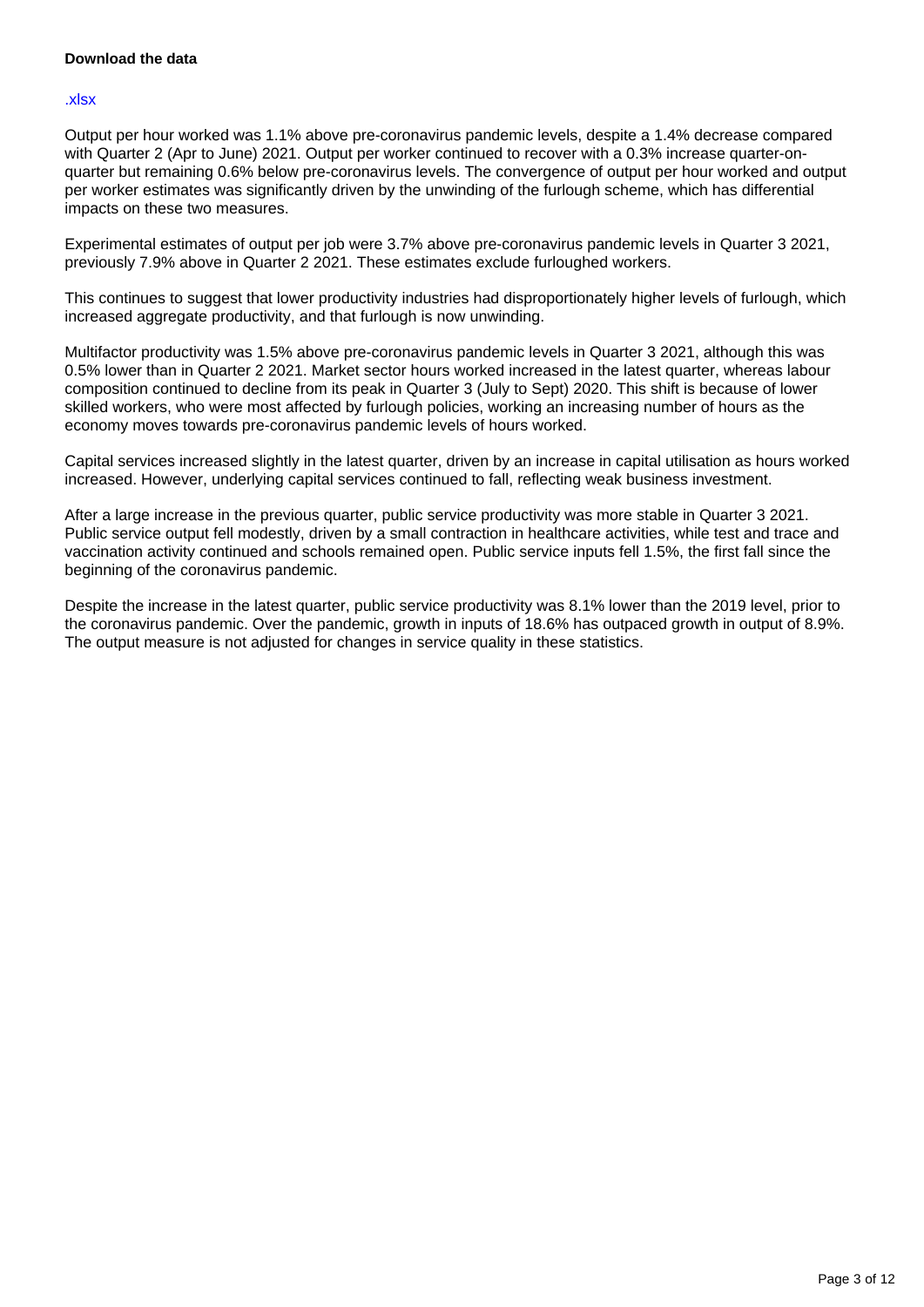# <span id="page-3-0"></span>**3 . Labour productivity headline measures**

Figure 2 shows how output per hour worked, gross value added (GVA) and hours worked have changed since 2008. Output per hour worked, the ratio of output to hours worked, was 1.1% above pre-coronavirus pandemic levels in Quarter 3 (July to Sept) 2021. This is despite both GVA and hours worked remaining below levels prior to the coronavirus pandemic in Quarter 3 2021. Both GVA and hours worked were 1.4% and 2.4% below prepandemic levels respectively.

### **Figure 2: Output per hour worked was 1.1% above pre-coronavirus (COVID-19) pandemic levels**

**Gross value added, hours worked, output per hour worked, UK, Quarter 1 (Jan to Mar) 2008 to Quarter 3 (July to Sept) 2021**

## Figure 2: Output per hour worked was 1.1% above precoronavirus (COVID-19) pandemic levels

Gross value added, hours worked, output per hour worked, UK, Quarter 1 (Jan to Mar) 2008 to Quarter 3 (July to Sept) 2021



#### **Source: Office for National Statistics – Productivity Overview, UK**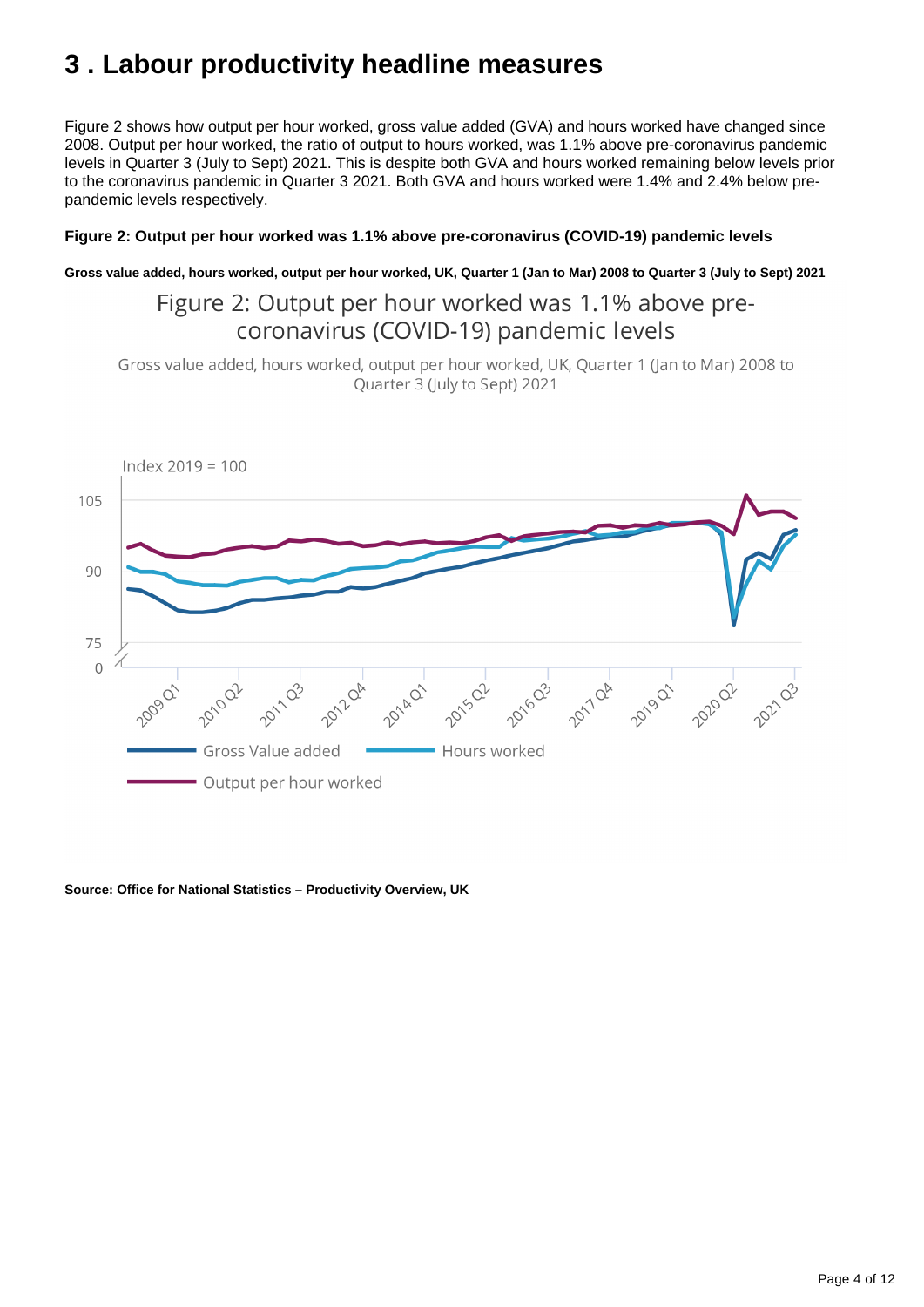# <span id="page-4-0"></span>**4 . Labour productivity by industry**

In Quarter 3 (Jul to Sept) 2021, 24 of 66 division-level industries, as defined by Standard Industrial Classification (SIC) 2007, showed growth in both gross value added (GVA) and hours worked. This is compared with the previous quarter, in line with a re-opening of the economy. However, hours worked grew more than GVA in cases such as food and beverage services, resulting in a decrease in output per hour worked.

The biggest contributors to aggregate productivity growth of 1.1%, compared with pre-coronavirus pandemic levels, were the between-industry allocation effect (0.7 percentage points) and the wholesale and retail industry (0.6 percentage points). This is likely driven by the shift to online retail during the pandemic. These were also the two largest drags on quarter-on-quarter productivity growth, as the unusual effects of the pandemic continued to unwind.

Figure 3 shows that positive contributions from both between-industry allocation effects and within-industry productivity growth supported output per hour worked to be higher than pre-pandemic levels in Quarter 3 2021. Within-industry productivity grew for the third consecutive quarter, while the between-industry allocation effect continued to shrink. Both patterns reflect the economic recovery from the pandemic and the return to work of lower productivity furloughed staff.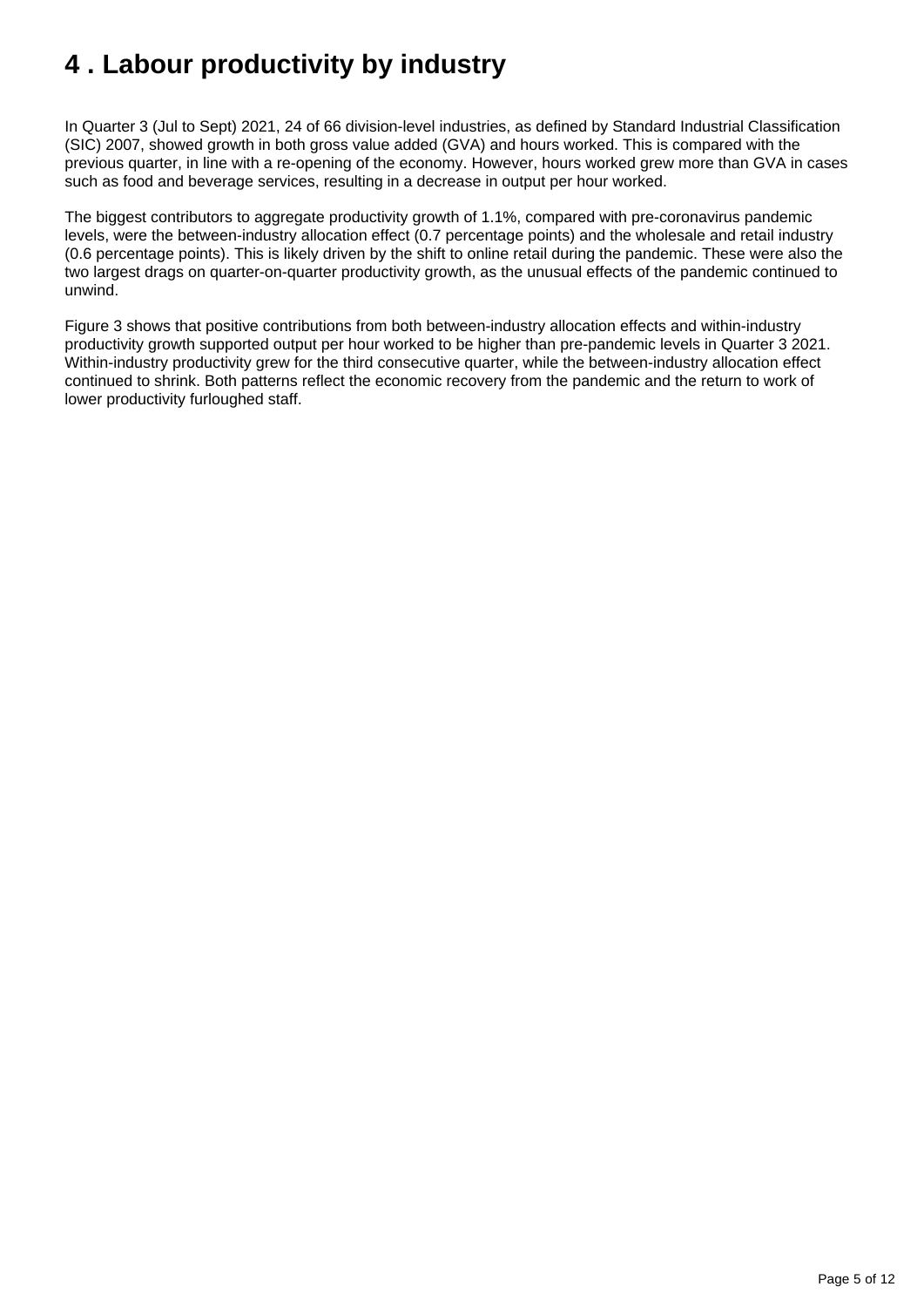#### **Figure 3: As furlough unwound, productivity moved back towards pre-coronavirus (COVID-19) levels**

**Contributions to cumulative output per hour worked growth versus 2019 average, decomposed into between- and withinindustry effects, Quarter 1 (Jan to Mar) 2019 to Quarter 3 (July to Sept) 2021**

## Figure 3: As furlough unwound, productivity moved back towards pre-coronavirus (COVID-19) levels

Contributions to cumulative output per hour worked growth versus 2019 average, decomposed into between- and within-industry effects, Quarter 1 (Jan to Mar) 2019 to Quarter 3 (July to Sept) 2021



#### **Source: Office for National Statistics – Productivity Overview, UK**

#### **Notes:**

- 1. The allocation effect is calculated across 17 industry sections. Slightly different results may be obtained depending on the industry granularity entered into the analysis.
- 2. The allocation effect and growth within industries may not add up to the output per hour total. This is because of the exclusion of the National Accounts balancing value.

## <span id="page-5-0"></span>**5 . Multi-factor productivity**

Output growth in the market sector can be decomposed into growth in the factors of production. These include capital services (the amount of productive capital available to businesses), quality adjusted labour input (the number of hours worked weighted by workers' wages) and multifactor productivity (MFP) (how well inputs are used in the production process). You can find out more about these terms in the [Glossary section](https://www.ons.gov.uk/employmentandlabourmarket/peopleinwork/labourproductivity/articles/ukproductivityintroduction/julytoseptember2021#glossary).

Many of the factors causing a fall in gross value added (GVA) during the coronavirus pandemic were unusual and temporary in nature. However, some of the changes to economic activity might be long-lasting and affect future economic growth. Long-term negative effects from an economic downturn are referred to as "economic scarring".

Figure 4 shows the level of market sector GVA during the coronavirus pandemic compared with Quarter 4 (Oct to Dec) 2019, before the pandemic. It also shows how the measured factors of production (labour and capital) and productivity have contributed to this fall. Each of these factors are split further, to explore which effects are likely to be temporary and which could be longer-lasting.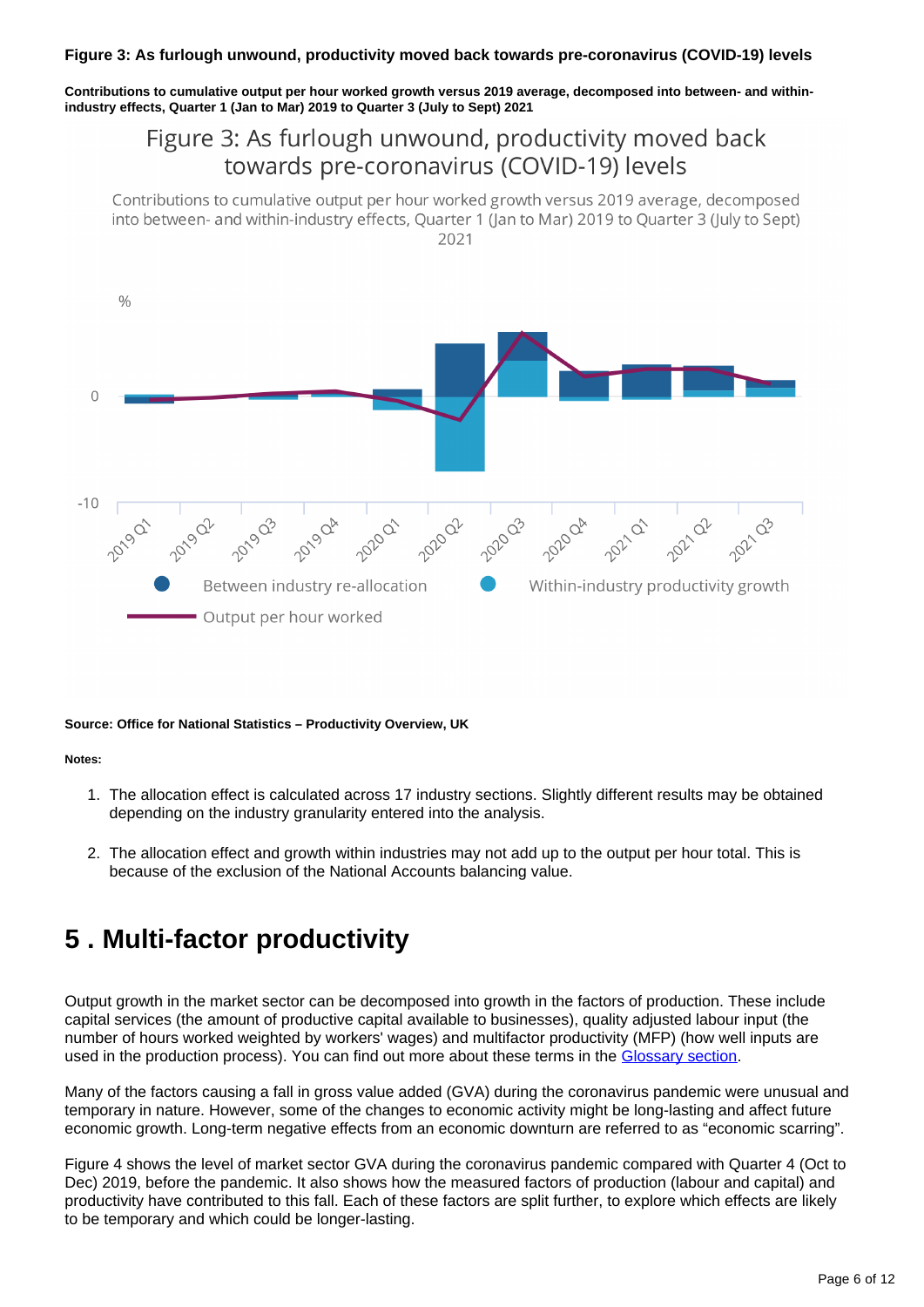### **Figure 4: Short-term economic drivers have largely recovered since the coronavirus (COVID-19) pandemic low-point, but some factors remain lower**

**Contribution to cumulative gross value added growth versus Quarter 4 (Oct to Dec) 2019, decomposed into various factors of production and between - and within - industry effects for multifactor productivity, Quarter 4 2019 to Quarter 3 (July to Sept) 2021**

### **Download the data**

#### [.xlsx](https://www.ons.gov.uk/visualisations/dvc1746/stackedbarwrapper/datadownload.xlsx)

The significant detraction to growth from lower average hours worked may be a short-term effect, which has recovered strongly from an initially large fall. By contrast, market sector employment grew for the first time since the start of the pandemic in Quarter 3 (July to Sept) 2021 and remains below pre-pandemic levels. Economic theory argues that lower employment rates can lead to economic scarring, especially if those losing their jobs find it hard to re-enter the workforce. If unemployed workers find it difficult to maintain or increase their skills after leaving employment, they may become less productive in future.

Lower employment in the market sector has been partially offset by higher employment in the public sector (see Figure 5) and increases in economic inactivity, rather than increases in unemployment. Economic inactivity includes the retired, students, and the long-term sick, as explored in our [labour market analysis](https://www.ons.gov.uk/employmentandlabourmarket/peopleinwork/employmentandemployeetypes/articles/changingtrendsandrecentshortagesinthelabourmarketuk/latest#the-movements-in-and-out-of-the-workforce) published in December 2021. Lower worker participation rates reduce available labour input, and thus limit future economic output.

Labour composition, which reflects the skills of the workforce, has increased during the pandemic. This is largely because lower skilled workers were more likely to be furloughed, causing a positive composition effect. This effect is unwinding as the number of workers on furlough falls, so it is unlikely to be a long-term positive effect. Disruption to education during the pandemic could potentially reduce the skills of the future workforce.

Capital input in Figure 4 is split into potential capital services and capital utilisation. The former represents the services that can flow from the current capital stock. These services have fallen during the pandemic, as business investment has fallen. This reduces the available capital input in future, so represents a scarring effect.

The capital utilisation measure represents how much of the available capital services are actually being used for production. Capital utilisation fell sharply during the pandemic, but this is a temporary factor, and has recovered as workers have returned to work.

Multifactor productivity (MFP) was above pre-coronavirus pandemic levels in Quarter 3 2021, as shown in Figure 1. However, as for labour productivity, this is entirely resulting from an industry composition effect. Figure 4 shows that the between-industry reallocation effect of MFP was a positive contributor to GVA growth during the pandemic, but as the economy returns to normal this is likely to subside. By contrast, within-industry MFP growth was still 0.4% below pre-pandemic levels in Quarter 3 2021, reflecting the ongoing challenges and costs of businesses producing output.

In total, long-term factors (employment, potential capital services, and within-industry MFP) were 3.4% below prepandemic levels in Quarter 3 2021, suggesting the potential for substantial scarring effects.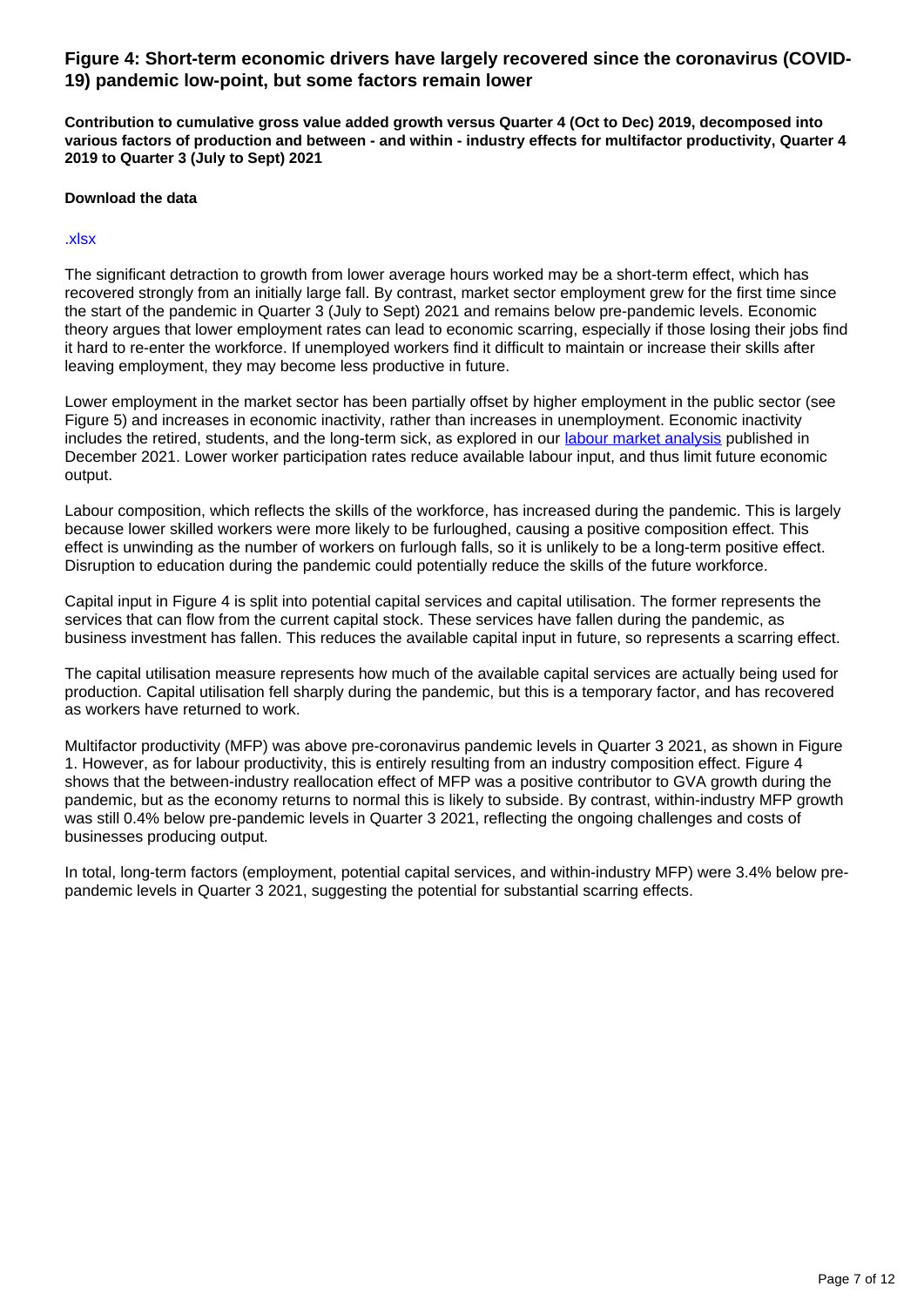# <span id="page-7-0"></span>**6 . Public service productivity**

Public service productivity rose by 0.6% in Quarter 3 (Jul to Sept) 2021. This was a relatively modest pace compared with the 7.7% increase in the previous quarter, when the economy re-opened after a period of lockdown. Public service output fell by 1.0% in the latest quarter, while inputs fell further, by 1.5%.

The quarter-on-quarter fall in public service output in Quarter 3 2021 was mostly driven by falls in many healthcare activities and a small reduction in education activity, driven by higher absence rates. Inputs have fallen slightly in most service areas, with the exception of social protection and justice, and fire. Our estimates include ongoing methods improvements relating to non-market output for the [healthcare](https://www.ons.gov.uk/economy/grossdomesticproductgdp/methodologies/measuringtheeconomicoutputofcovid19testingtracingandvaccinationsapril2020tojune2021) and [education](https://www.ons.gov.uk/economy/grossdomesticproductgdp/articles/coronavirusandtheimpactonmeasuresofukgovernmenteducationoutput/march2020tofebruary2021) services. You can find out more about these estimates in our Measuring the economic output of COVID-19 testing, tracing and vaccinations methodology. Further information is available in our Coronavirus and the impact on measures of UK government education output article.

### **Figure 5: Public service productivity was stable in Quarter 3 (July to Sept) 2021**

**Quarterly growth rates in public service output, inputs and productivity, UK, Quarter 1 (Jan to Mar) 2019 to Quarter 3 (July to Sept) 2021**

Figure 5: Public service productivity was stable in Quarter 3 (July to Sept) 2021

Ouarterly growth rates in public service output, inputs and productivity, UK, Ouarter 1 (Jan to Mar) 2019 to Quarter 3 (July to Sept) 2021



#### **Source: Office for National Statistics - Productivity Overview, UK**

Annual public service productivity is estimated to have fallen by 14.4% in 2020, in comparison with 2019. More accurate estimates at an annual level for 2020 will be published in 2023 in our [annual public service productivity](https://www.ons.gov.uk/economy/economicoutputandproductivity/publicservicesproductivity/articles/publicservicesproductivityestimatestotalpublicservices/totaluk2018) estimate, which is badged as a National Statistic.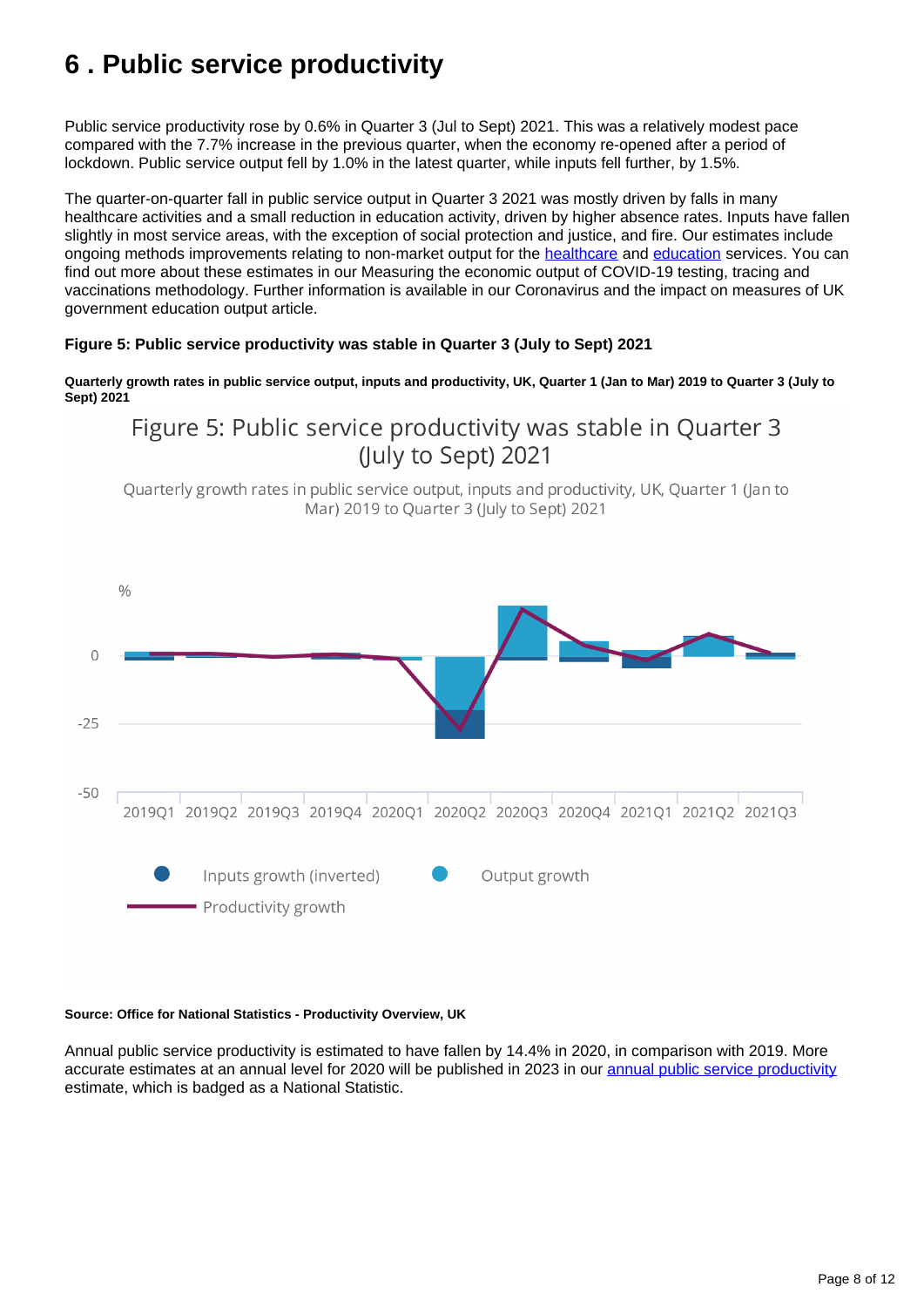# <span id="page-8-0"></span>**7 . Developments**

Unit labour cost data previously presented in this article have been moved to a new annual article and quarterly dataset release: see **Labour costs and labour income**.

We have released our [Productivity development plan for 2021 to 2023](https://www.ons.gov.uk/economy/economicoutputandproductivity/productivitymeasures/articles/productivitydevelopmentplan/2021to2023), where we set out plans to build on recent improvements to our productivity statistics and look to introduce new outputs. This follows the Office for Statistics Regulation [assessment of ONS productivity statistics](https://osr.statisticsauthority.gov.uk/publication/assessment-report-uk-productivity-statistics/) in early 2021.

## **Economic statistics governance after EU exit**

Following the UK's exit from the EU, new governance arrangements are being put in place that will support the adoption and implementation of high-quality standards for UK economic statistics.

The new National Statistician's Committee for Advice on Standards for Economic Statistics (NSCASE) will ensure its processes for influencing and adopting international statistical standards are world leading. The advice it provides to the National Statistician will span the full range of domains in economic statistics, including the National Accounts, fiscal statistics, prices, trade and the balance of payments, and labour market statistics.

There is **[further information about NSCASE](https://uksa.statisticsauthority.gov.uk/the-authority-board/committees/national-statisticians-advisory-committees-and-panels/national-statisticians-committee-for-advice-on-standards-for-economic-statistics-nscase/)** on the UK Statistics Authority's website.

## <span id="page-8-1"></span>**8 . Data**

### [Labour Productivity Tables 1 to 8 and R1](https://www.ons.gov.uk/employmentandlabourmarket/peopleinwork/labourproductivity/datasets/labourproductivitytables110andr1)

Dataset | Released 11 January 2022

Quarterly output per hour, output per job and output per worker for the whole UK economy and a range of industries.

[Productivity jobs, productivity hours, market sector workers, market sector hours](https://www.ons.gov.uk/employmentandlabourmarket/peopleinwork/labourproductivity/datasets/productivityjobsproductivityhoursmarketsectorworkersmarketsectorhours)

Dataset | Released 11 January 2022

Underlying labour inputs behind the labour productivity estimates by industry and industrial sector as defined by the Standard Industrial Classification (SIC), UK.

[Breakdown of contributions, whole economy and sectors](https://www.ons.gov.uk/employmentandlabourmarket/peopleinwork/labourproductivity/datasets/annualbreakdownofcontributionswholeeconomyandsectors)

Dataset | Released 11 January 2022 Provides estimates of contributions to labour productivity, measured as output per hour (OPH), using the "Generalised Exactly Additive Decomposition" (GEAD) methodology as described in Tang and Wang (2004), UK.

[Multifactor productivity estimates](https://www.ons.gov.uk/economy/economicoutputandproductivity/productivitymeasures/datasets/multifactorproductivityexperimentalestimatesreferencetables)

Dataset MFP01 | Released 11 January 2022 Quarterly and annual growth accounting data for the UK market sector and component industries. Experimental estimates.

[Public service productivity, quarterly](https://www.ons.gov.uk/employmentandlabourmarket/peopleinwork/labourproductivity/datasets/quarterlypublicserviceproductivityexperimentalstatistics)

Dataset | Released 11 January 2022 Includes quarterly, annual and revisions tabs to see the picture for UK public service productivity and also to see how much has changed in the data.

## <span id="page-8-2"></span>**9 . Glossary**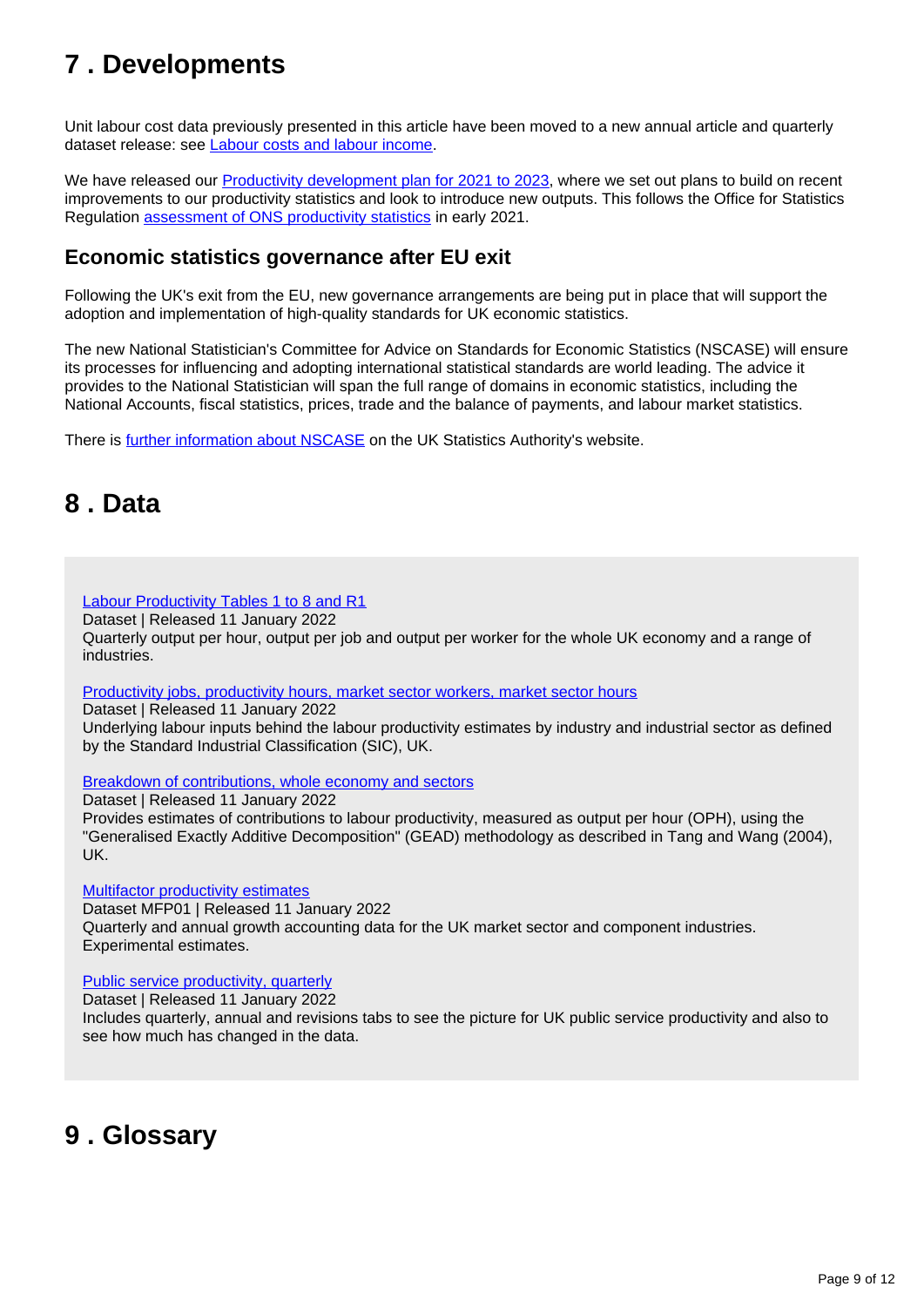## **Labour productivity**

Labour productivity measures how many units of labour input is needed to produce a unit of output and is calculated by dividing output by labour input.

## **Labour inputs**

The preferred measure of labour input is hours worked ("productivity hours"), but workers and jobs ("productivity jobs") are also used.

## **Output**

Output refers to gross value added (GVA), which is an estimate of the volume of goods and services produced by an industry, and in aggregate for the UK.

## **Multifactor productivity**

For any given change in output, multifactor productivity (MFP) measures the amount that cannot be accounted for by changes in inputs of quality-adjusted labour and capital.

## **Capital services**

Capital services refer to the flow of productive services provided by an asset that is employed in production. Capital services are the appropriate measure of capital input in production analysis.

### **Labour composition**

Labour composition measures the characteristics of the labour used in the production process. The labour measure used in multifactor productivity is quality-adjusted labour input (QALI), which splits the hours worked data using four categories: industry, age, sex and education.

### **Public service productivity**

Productivity of public services is estimated by comparing growth in the total amount of output with growth in the total amount of inputs used. Growth rates of output and inputs for individual service areas are aggregated by their relative share of total government expenditure (expenditure weight) to produce estimates of total public service output, inputs and productivity.

# <span id="page-9-0"></span>**10 . Measuring the data**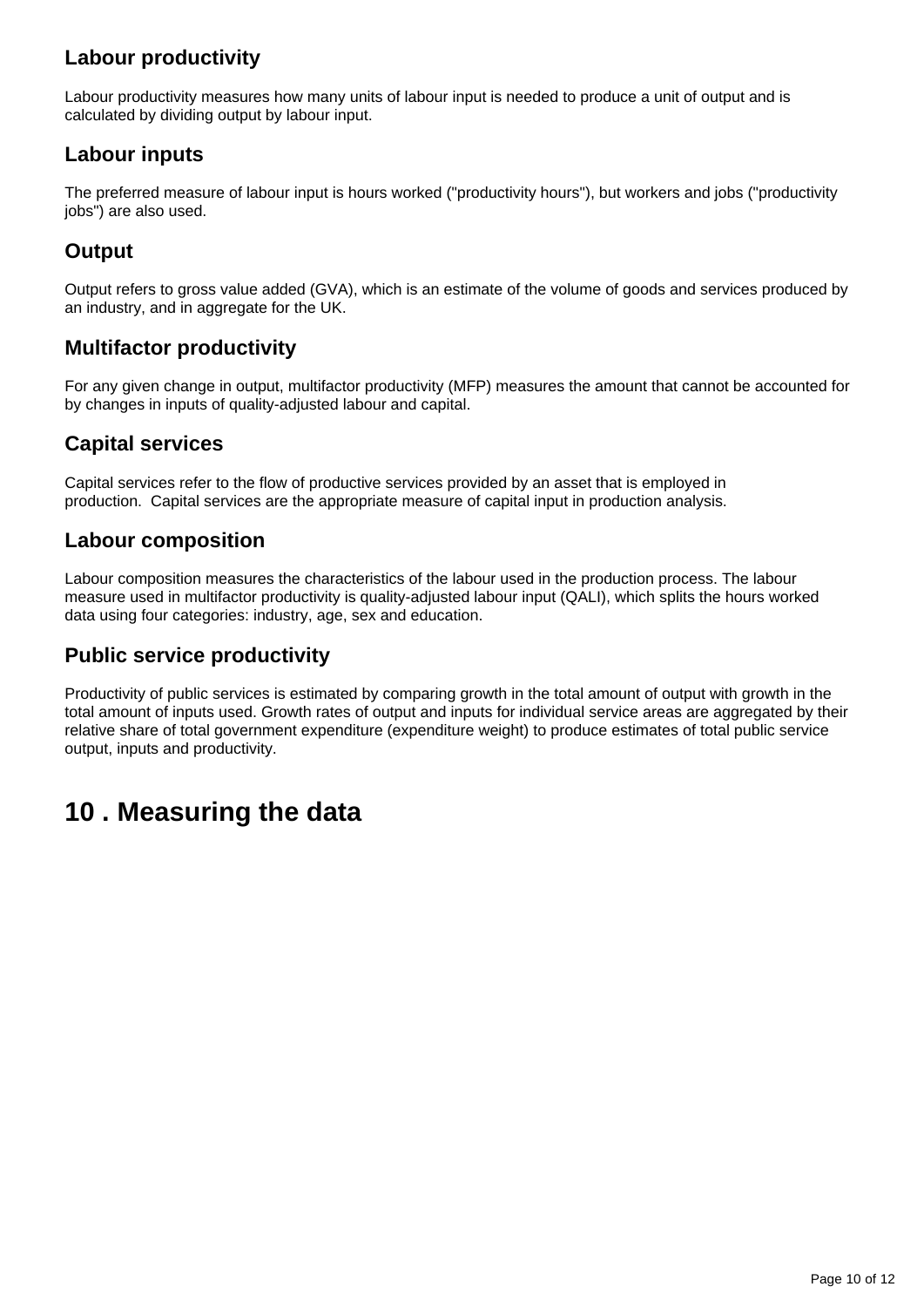## **Revisions in this release**

Data in this release are consistent with Blue Book 2021 (BB21), which implements double deflation. See our article [Impact of Blue Book 2021 changes on quarterly and monthly volume estimates of gross domestic product](https://www.ons.gov.uk/economy/grossdomesticproductgdp/articles/impactofbluebook2021changesonquarterlyandmonthlyvolumeestimatesofgrossdomesticproductbyindustry/2021-09-08)  [by industry](https://www.ons.gov.uk/economy/grossdomesticproductgdp/articles/impactofbluebook2021changesonquarterlyandmonthlyvolumeestimatesofgrossdomesticproductbyindustry/2021-09-08) for more information about the Bluebook related changes to GVA. See our article [Impact of double](https://www.ons.gov.uk/economy/economicoutputandproductivity/productivitymeasures/articles/impactofdoubledeflationonlabourproductivity/1997to2018)  [deflation on labour productivity: 1997 to 2018](https://www.ons.gov.uk/economy/economicoutputandproductivity/productivitymeasures/articles/impactofdoubledeflationonlabourproductivity/1997to2018) for more information about changes to our labour productivity estimates because of BB21 changes.

New estimates of GVA are more volatile on a quarterly basis than previously, especially in production industries. This reflects the use of new data and methods, but also [challenges in reconciling quarterly and annual data.](https://www.ons.gov.uk/economy/grossdomesticproductgdp/datasets/ukgdpolowlevelaggregates) As productivity is a structural feature of the economy, we continue to advise users to focus on long-term trends of productivity.

This release reflects revisions to gross value added and income data resulting from quarterly national accounts. Revisions to the data also reflect updates to jobs data resulting from an annual benchmarking to the Business Register and Employment Survey, and other [revisions to workforce jobs estimates](https://www.ons.gov.uk/employmentandlabourmarket/peopleinwork/employmentandemployeetypes/bulletins/jobsandvacanciesintheuk/september2020) primarily affecting periods since 2018. Revisions resulting from seasonal adjustment affect all periods.

We have revisions to GVA data back to Quarter 1 (Jan to March) 2020, which has resulted in revisions to our productivity estimates over the same period. For more information see [GDP quarterly national accounts, UK: July](https://www.ons.gov.uk/economy/grossdomesticproductgdp/bulletins/quarterlynationalaccounts/julytoseptember2021#revisions-to-gross-domestic-product-gdp)  [to September 2021.](https://www.ons.gov.uk/economy/grossdomesticproductgdp/bulletins/quarterlynationalaccounts/julytoseptember2021#revisions-to-gross-domestic-product-gdp)

## **Methodological information**

Multifactor productivity (MFP) estimates are compiled using the growth accounting framework. This decomposes changes in economic output, in this case GVA of the UK market sector, into contributions from changes in measured inputs: labour, capital and a residual element known as MFP. For more information, see our [simple](https://www.ons.gov.uk/economy/economicoutputandproductivity/productivitymeasures/methodologies/asimpleguidetomultifactorproductivity)  [guide to MFP](https://www.ons.gov.uk/economy/economicoutputandproductivity/productivitymeasures/methodologies/asimpleguidetomultifactorproductivity) and our [MFP QMI.](https://www.ons.gov.uk/economy/economicoutputandproductivity/productivitymeasures/methodologies/multifactorproductivityqmi)

Information on data used in public service productivity can be found in our [previous release](https://www.ons.gov.uk/employmentandlabourmarket/peopleinwork/labourproductivity/articles/quarterlypublicserviceproductivityexperimentalstatistics/quarterlyukoctobertodecember2019#background-to-public-service-productivity-measurement) and in [Sources and](https://www.ons.gov.uk/economy/economicoutputandproductivity/publicservicesproductivity/methodologies/sourcesandmethodsforpublicserviceproductivityestimates#output)  [methods for public service productivity estimates.](https://www.ons.gov.uk/economy/economicoutputandproductivity/publicservicesproductivity/methodologies/sourcesandmethodsforpublicserviceproductivityestimates#output)

The measure of output used in these statistics is the chained volume (real) measure of gross value added (GVA) [at basic prices](https://www.ons.gov.uk/employmentandlabourmarket/peopleinwork/labourproductivity/bulletins/labourproductivity/octobertodecember2019#measuring-the-data).

# <span id="page-10-0"></span>**11 . Strengths and limitations**

During the coronavirus pandemic, there have been additional challenges to collecting labour market data and estimating gross domestic product (GDP). As a result, the estimates are subject to increased uncertainty and there is an increased likelihood of larger revisions than usual in future releases of these measures.

More information on the strengths and limitations of the data, as well as the quality and accuracy of the data, is available in the [Labour productivity QMI](https://www.ons.gov.uk/employmentandlabourmarket/peopleinwork/labourproductivity/methodologies/labourproductivityqmi) for the labour productivity estimates. You can view the [Multifactor](https://www.ons.gov.uk/economy/economicoutputandproductivity/productivitymeasures/methodologies/multifactorproductivityqmi)  [productivity \(MFP\) QMI](https://www.ons.gov.uk/economy/economicoutputandproductivity/productivitymeasures/methodologies/multifactorproductivityqmi) for the MFP estimates; and the [Public service productivity: total, UK QMI](https://www.ons.gov.uk/economy/economicoutputandproductivity/publicservicesproductivity/methodologies/publicserviceproductivityestimatestotalpublicservicesqmi) for the PSP estimates, with further information available in [Sources and methods for public service productivity estimates](https://www.ons.gov.uk/economy/economicoutputandproductivity/publicservicesproductivity/methodologies/sourcesandmethodsforpublicserviceproductivityestimates#output).